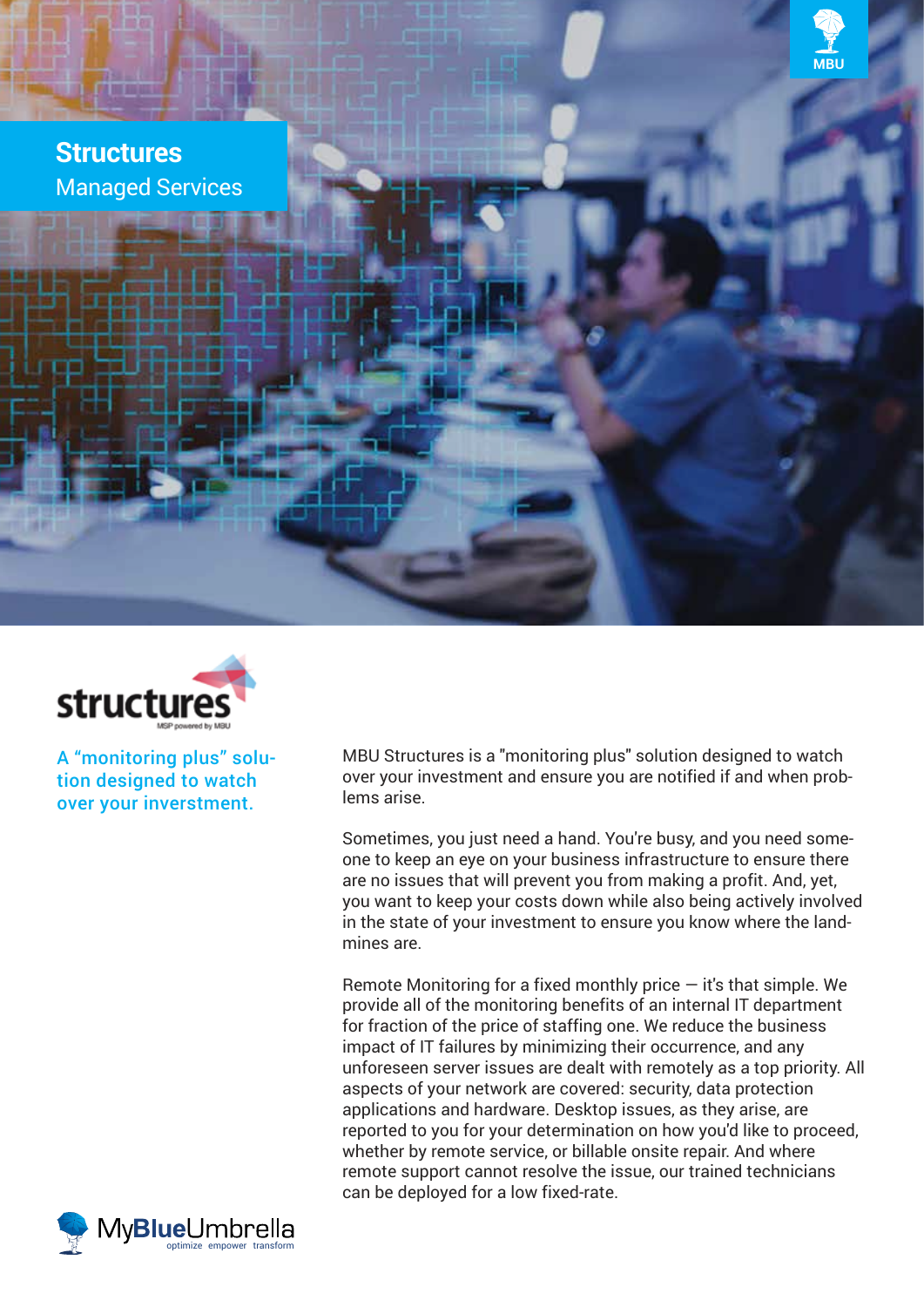

Our approach means we are remote partners with your IT department. Security, networking, data protection and user support  $-$  we partner with you to handle it all for a single, predictable price.

### **Structures/How it works:**

A small software agent is run on your local server to monitor your  $infrastructure - including servers, work stations, and basic$ networking — and report any failures it detects to you.

On receiving these warnings, you are then able to resolve the issue by performing repairs on your own, or by requesting a billable service call from My Blue Umbrella. With Structures, you always know just what's going on with your hardware and are empowered to make decisions how and when those issues are resolved.

# **Structures/Benefits:**

#### **Physical Server - Per Unit Virtual Server - Per Unit**

- Advanced Performance Monitoring
- Remote Automated OS Patch Management
- Remote Automated 3rd Party Patch Management
- Remote Automated Scheduled Preventative Maintenance
- License & Asset Management
- Anti-Virus Monitoring
- Integrated Anti-Virus Management Option
- Requested Additional Helpdesk Support & Onsite Support Billed at T&M Rates

#### **Baseline Security – Server**

- A.I based AV w Pro-active Monitoring 24/7/365
- SandBlast Agent (Threat Prevention, Anti-ransom, Forensics)
- Access/Data Security: Access Control, Secure Media & Docments
- Password Policy & Management
- $2FA$

#### **Base Network - Per Unit**

- Quarterly Network Health Review
- Firewall Monitoring
- Router Monitoring
- Switch Monitoring
- Requested Additional Helpdesk Support & Onsite Support Billed at T&M Rates